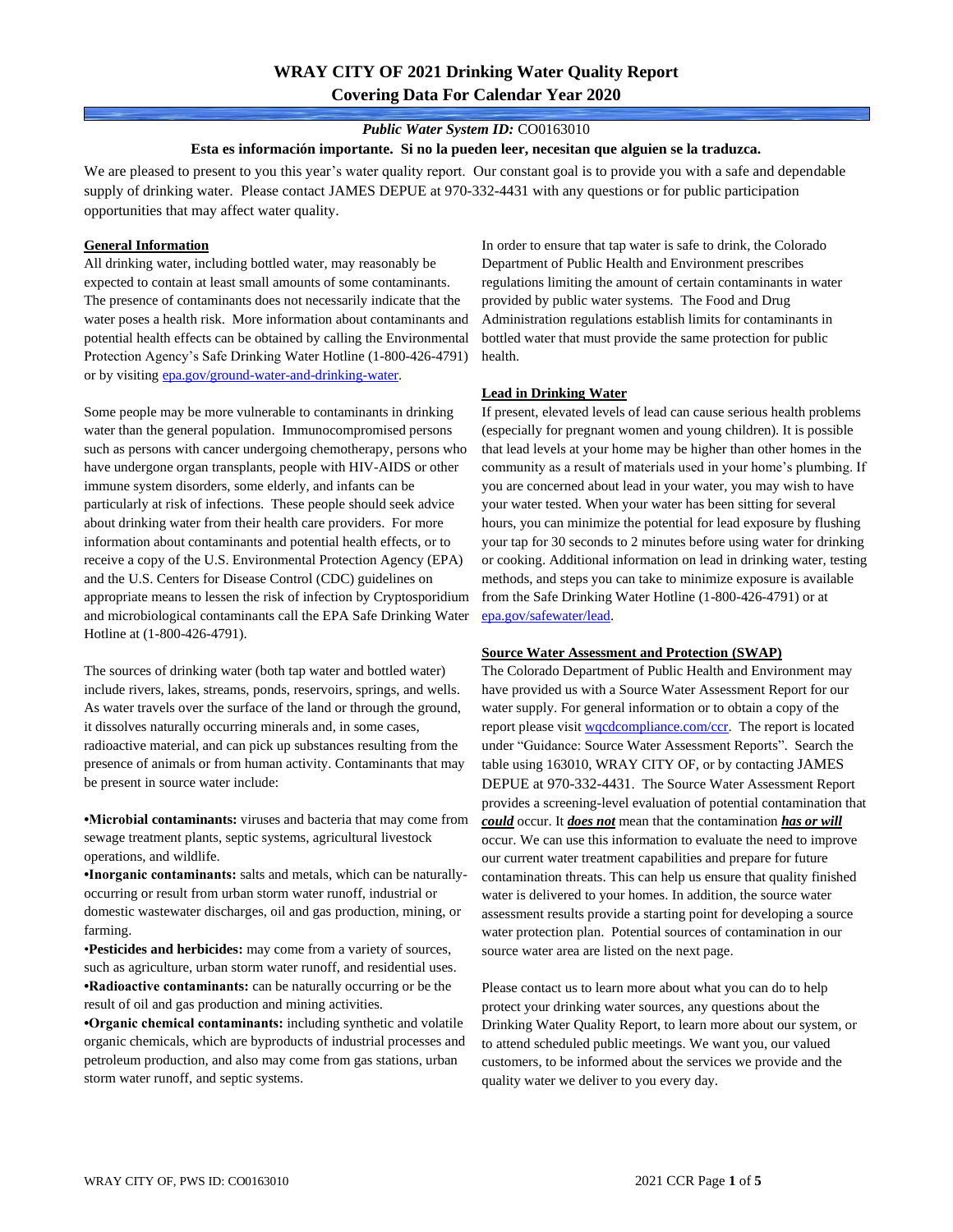# **Our Water Sources**

| <b>Sources (Water Type - Source Type)</b> | <b>Potential Source(s) of Contamination</b>              |
|-------------------------------------------|----------------------------------------------------------|
| WELL NO 6 (Groundwater-Well)              |                                                          |
| WELL NO 7 (Groundwater-Well)              |                                                          |
| WELL NO 8 (Groundwater-Well)              | Commercial/Industrial/Transportation, Urban Recreational |
| WELL NO 9 (Groundwater-Well)              | Grasses, Road Miles                                      |
| WELL NO 10 (Groundwater-Well)             |                                                          |
|                                           |                                                          |
|                                           |                                                          |

## **Terms and Abbreviations**

- **Maximum Contaminant Level (MCL)** − The highest level of a contaminant allowed in drinking water.
- **Treatment Technique (TT)** − A required process intended to reduce the level of a contaminant in drinking water.
- **Health-Based** − A violation of either a MCL or TT.
- **Non-Health-Based** − A violation that is not a MCL or TT.
- **Action Level (AL)** − The concentration of a contaminant which, if exceeded, triggers treatment and other regulatory requirements.
- **Maximum Residual Disinfectant Level (MRDL)** − The highest level of a disinfectant allowed in drinking water. There is convincing evidence that addition of a disinfectant is necessary for control of microbial contaminants.
- **Maximum Contaminant Level Goal (MCLG)** − The level of a contaminant in drinking water below which there is no known or expected risk to health. MCLGs allow for a margin of safety.
- **Maximum Residual Disinfectant Level Goal (MRDLG)** − The level of a drinking water disinfectant, below which there is no known or expected risk to health. MRDLGs do not reflect the benefits of the use of disinfectants to control microbial contaminants.
- **Violation (No Abbreviation)** − Failure to meet a Colorado Primary Drinking Water Regulation.
- **Formal Enforcement Action (No Abbreviation)** − Escalated action taken by the State (due to the risk to public health, or number or severity of violations) to bring a non-compliant water system back into compliance.
- **Variance and Exemptions (V/E)** − Department permission not to meet a MCL or treatment technique under certain conditions.
- **Gross Alpha (No Abbreviation)** − Gross alpha particle activity compliance value. It includes radium-226, but excludes radon 222, and uranium.
- **Picocuries per liter (pCi/L)** Measure of the radioactivity in water.
- **Nephelometric Turbidity Unit (NTU)** − Measure of the clarity or cloudiness of water. Turbidity in excess of 5 NTU is just noticeable to the typical person.
- **Compliance Value (No Abbreviation)** Single or calculated value used to determine if regulatory contaminant level (e.g. MCL) is met. Examples of calculated values are the  $90<sup>th</sup>$  Percentile, Running Annual Average (RAA) and Locational Running Annual Average (LRAA).
- **Average (x-bar)** − Typical value.
- **Range (R)**  $-$  Lowest value to the highest value.
- **Sample Size (n)** − Number or count of values (i.e. number of water samples collected).
- **Parts per million = Milligrams per liter (ppm = mg/L)** − One part per million corresponds to one minute in two years or a single penny in \$10,000.
- **Parts per billion = Micrograms per liter (ppb = ug/L)** − One part per billion corresponds to one minute in 2,000 years, or a single penny in \$10,000,000.
- **Not Applicable**  $(N/A)$  Does not apply or not available.
- **Level 1 Assessment** A study of the water system to identify potential problems and determine (if possible) why total coliform bacteria have been found in our water system.
- **Level 2 Assessment** A very detailed study of the water system to identify potential problems and determine (if possible) why an E. coli MCL violation has occurred and/or why total coliform bacteria have been found in our water system on multiple occasions.

### **Detected Contaminants**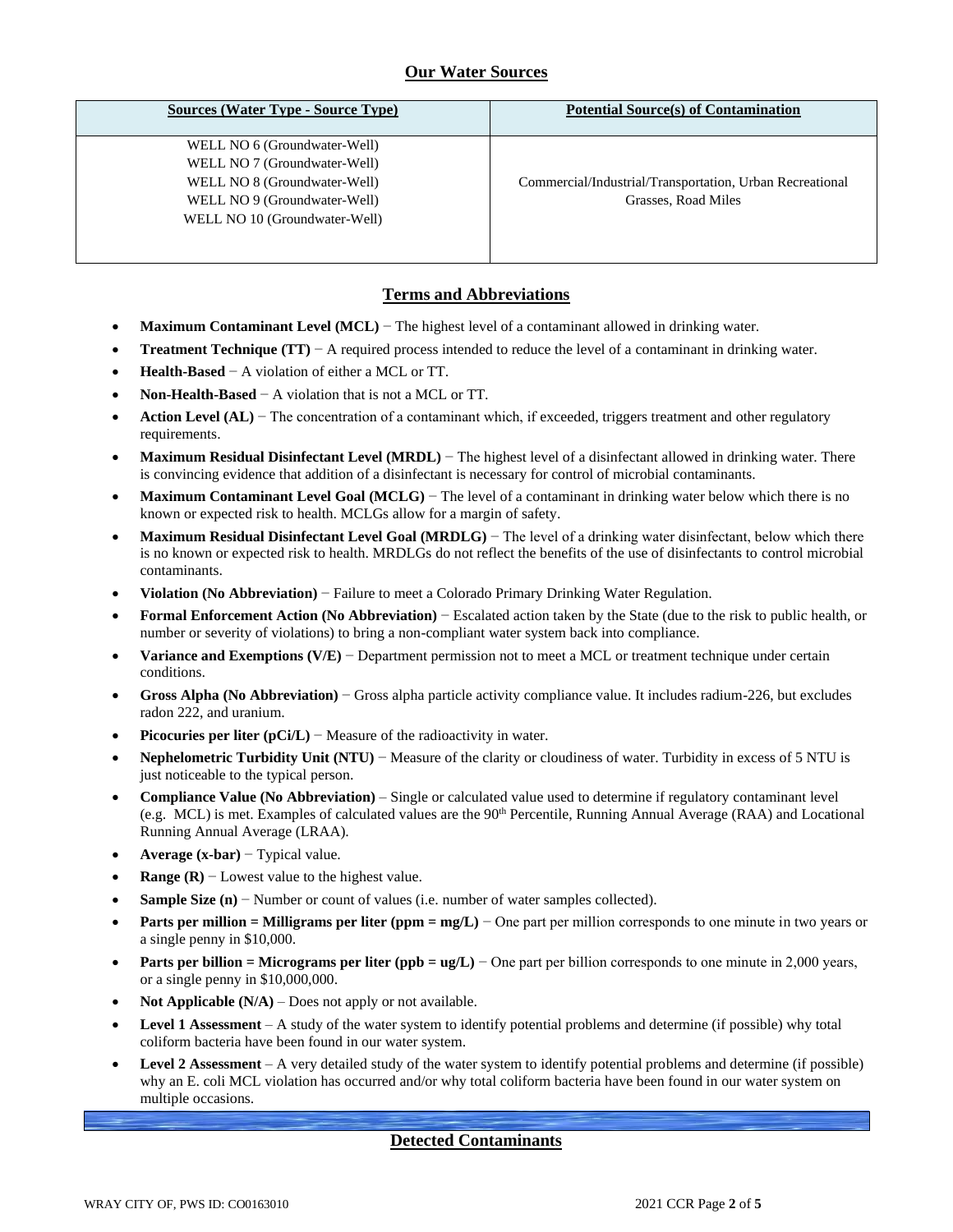WRAY CITY OF routinely monitors for contaminants in your drinking water according to Federal and State laws. The following table(s) show all detections found in the period of January 1 to December 31, 2020 unless otherwise noted. The State of Colorado requires us to monitor for certain contaminants less than once per year because the concentrations of these contaminants are not expected to vary significantly from year to year, or the system is not considered vulnerable to this type of contamination. Therefore, some of our data, though representative, may be more than one year old. Violations and Formal Enforcement Actions, if any, are reported in the next section of this report.

**Note:** Only detected contaminants sampled within the last 5 years appear in this report. If no tables appear in this section then no contaminants were detected in the last round of monitoring.

| Disinfectants Sampled in the Distribution System<br><b>TT Requirement:</b> At least 95% of samples per period (month or quarter) must be at least 0.2 ppm OR<br>If sample size is less than 40 no more than 1 sample is below 0.2 ppm<br><b>Typical Sources:</b> Water additive used to control microbes |                    |                                                                     |                                                |                                                                                                                                                                 |                               |             |  |  |  |
|----------------------------------------------------------------------------------------------------------------------------------------------------------------------------------------------------------------------------------------------------------------------------------------------------------|--------------------|---------------------------------------------------------------------|------------------------------------------------|-----------------------------------------------------------------------------------------------------------------------------------------------------------------|-------------------------------|-------------|--|--|--|
| <b>Disinfectant</b><br><b>Name</b>                                                                                                                                                                                                                                                                       | <b>Time Period</b> | <b>Results</b>                                                      | <b>Number of Samples</b><br><b>Below Level</b> | <b>Sample</b><br><b>Size</b>                                                                                                                                    | <b>TT</b><br><b>Violation</b> | <b>MRDL</b> |  |  |  |
| Chlorine                                                                                                                                                                                                                                                                                                 | December, 2020     | Lowest period percentage of samples<br>meeting TT requirement: 100% | $\theta$                                       | $\mathcal{D}_{\mathcal{A}}^{\mathcal{A}}(\mathcal{A})=\mathcal{D}_{\mathcal{A}}^{\mathcal{A}}(\mathcal{A})\mathcal{D}_{\mathcal{A}}^{\mathcal{A}}(\mathcal{A})$ | N <sub>0</sub>                | $4.0$ ppm   |  |  |  |

| Lead and Copper Sampled in the Distribution System |                                |                                       |                              |                           |                                      |                                              |                                                                  |                                                                               |  |  |
|----------------------------------------------------|--------------------------------|---------------------------------------|------------------------------|---------------------------|--------------------------------------|----------------------------------------------|------------------------------------------------------------------|-------------------------------------------------------------------------------|--|--|
| Contaminant<br><b>Name</b>                         | <b>Time</b><br>Period          | 90 <sup>th</sup><br><b>Percentile</b> | <b>Sample</b><br><b>Size</b> | Unit of<br><b>Measure</b> | 90 <sup>th</sup><br>Percentile<br>AL | <b>Sample</b><br><b>Sites</b><br>Above<br>AL | 90 <sup>th</sup><br><b>Percentile</b><br>AL<br><b>Exceedance</b> | <b>Typical Sources</b>                                                        |  |  |
| Copper                                             | 09/22/2020<br>to<br>09/22/2020 | 0.12                                  | 10                           | ppm                       | 1.3                                  | $\theta$                                     | N <sub>0</sub>                                                   | Corrosion of<br>household plumbing<br>systems; Erosion of<br>natural deposits |  |  |
| Lead                                               | 09/22/2020<br>to<br>09/22/2020 | 3                                     | 10                           | ppb                       | 15                                   | $\Omega$                                     | N <sub>o</sub>                                                   | Corrosion of<br>household plumbing<br>systems; Erosion of<br>natural deposits |  |  |

| Disinfection Byproducts Sampled in the Distribution System |      |         |                |               |                |            |             |                  |                        |
|------------------------------------------------------------|------|---------|----------------|---------------|----------------|------------|-------------|------------------|------------------------|
| <b>Name</b>                                                | Year | Average | Range          | <b>Sample</b> | Unit of        | <b>MCL</b> | <b>MCLG</b> | <b>MCL</b>       | <b>Typical Sources</b> |
|                                                            |      |         | $Low - High$   | <b>Size</b>   | <b>Measure</b> |            |             | <b>Violation</b> |                        |
|                                                            |      |         |                |               |                |            |             |                  |                        |
| Total                                                      | 2020 | 1.5     | $1.5$ to $1.5$ |               | ppb            | 80         | N/A         | N <sub>o</sub>   | Byproduct of drinking  |
| Trihalome                                                  |      |         |                |               |                |            |             |                  | water disinfection     |
| thanes                                                     |      |         |                |               |                |            |             |                  |                        |
| TTHM)                                                      |      |         |                |               |                |            |             |                  |                        |
|                                                            |      |         |                |               |                |            |             |                  |                        |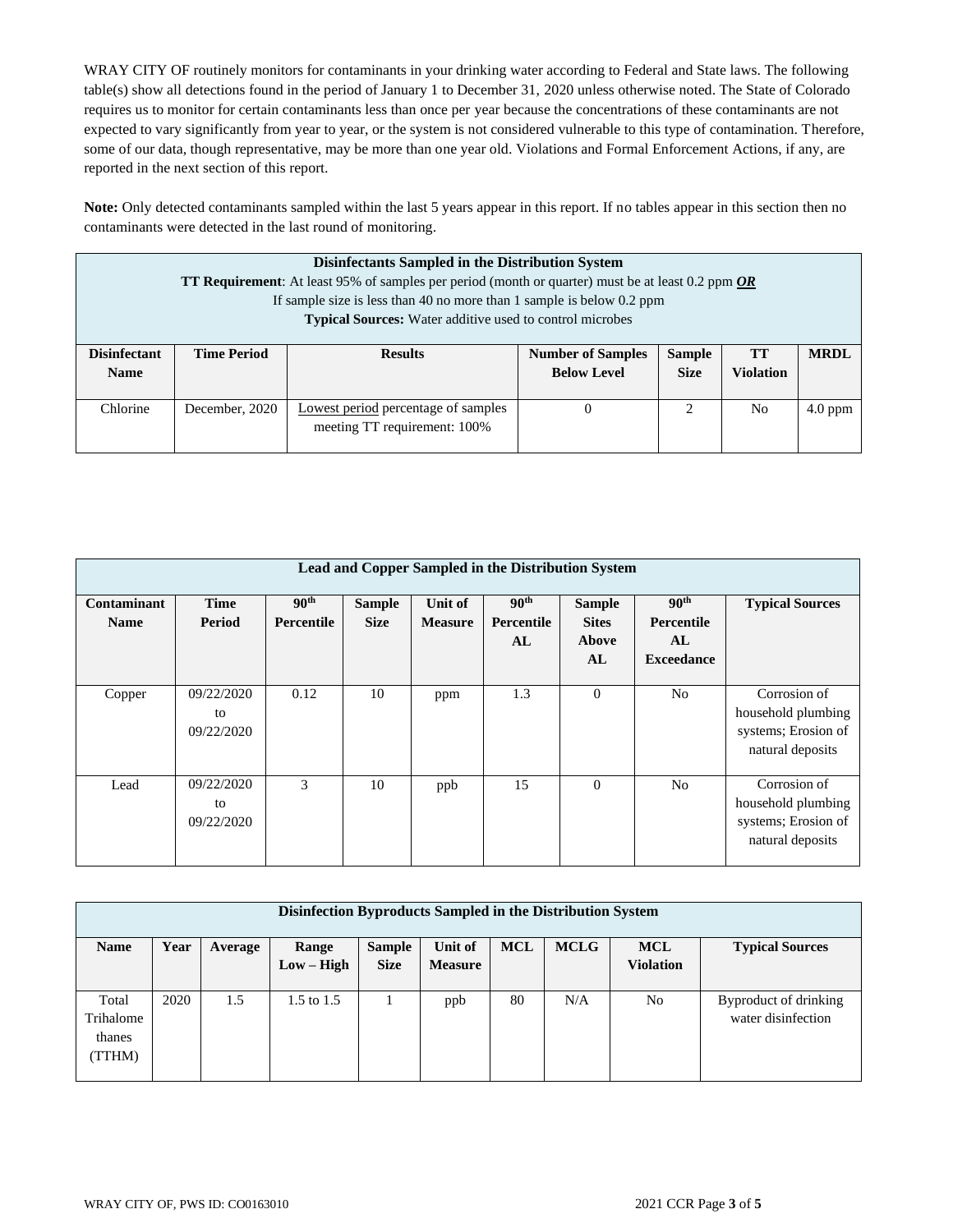| Radionuclides Sampled at the Entry Point to the Distribution System |      |         |                       |                              |                           |            |             |                                |                                |  |
|---------------------------------------------------------------------|------|---------|-----------------------|------------------------------|---------------------------|------------|-------------|--------------------------------|--------------------------------|--|
| Contaminant<br><b>Name</b>                                          | Year | Average | Range<br>$Low - High$ | <b>Sample</b><br><b>Size</b> | Unit of<br><b>Measure</b> | <b>MCL</b> | <b>MCLG</b> | <b>MCL</b><br><b>Violation</b> | <b>Typical Sources</b>         |  |
|                                                                     |      |         |                       |                              |                           |            |             |                                |                                |  |
| Gross Alpha                                                         | 2019 | 0.41    | $0.41$ to $0.41$      |                              | pCi/L                     | 15         | $\Omega$    | No                             | Erosion of<br>natural deposits |  |
| Combined<br>Radium                                                  | 2019 | 2.8     | 2.8 to 2.8            |                              | pCi/L                     | 5          | $\Omega$    | N <sub>0</sub>                 | Erosion of<br>natural deposits |  |
| Combined<br>Uranium                                                 | 2019 | 7       | $7$ to $7$            |                              | ppb                       | 30         | $\Omega$    | N <sub>0</sub>                 | Erosion of<br>natural deposits |  |

| Inorganic Contaminants Sampled at the Entry Point to the Distribution System |      |                |                       |                              |                           |                 |                |                                |                                                                                                                                                |  |
|------------------------------------------------------------------------------|------|----------------|-----------------------|------------------------------|---------------------------|-----------------|----------------|--------------------------------|------------------------------------------------------------------------------------------------------------------------------------------------|--|
| Contaminant<br><b>Name</b>                                                   | Year | Average        | Range<br>$Low - High$ | <b>Sample</b><br><b>Size</b> | Unit of<br><b>Measure</b> | <b>MCL</b>      | <b>MCLG</b>    | <b>MCL</b><br><b>Violation</b> | <b>Typical Sources</b>                                                                                                                         |  |
| Arsenic                                                                      | 2019 | $\overline{9}$ | 9 to 9                | $\mathbf{1}$                 | ppb                       | $\overline{10}$ | $\mathbf{0}$   | $\overline{No}$                | Erosion of natural<br>deposits; runoff<br>from orchards;<br>runoff from glass<br>and electronics<br>production wastes                          |  |
| Barium                                                                       | 2019 | 0.11           | $0.11$ to $0.11$      | $\mathbf{1}$                 | ppm                       | $\overline{c}$  | $\mathbf{2}$   | N <sub>o</sub>                 | Discharge of<br>drilling wastes;<br>discharge from<br>metal refineries;<br>erosion of natural<br>deposits                                      |  |
| Chromium                                                                     | 2019 | $\overline{2}$ | $2$ to $2$            | $\mathbf{1}$                 | ppb                       | 100             | 100            | N <sub>o</sub>                 | Discharge from<br>steel and pulp<br>mills; erosion of<br>natural deposits                                                                      |  |
| Fluoride                                                                     | 2020 | 0.82           | 0.82 to 0.82          | $\mathbf{1}$                 | ppm                       | $\overline{4}$  | $\overline{4}$ | N <sub>o</sub>                 | Erosion of natural<br>deposits; water<br>additive which<br>promotes strong<br>teeth; discharge<br>from fertilizer and<br>aluminum<br>factories |  |
| Nitrate                                                                      | 2020 | 1.9            | 1.9 to 1.9            | $\mathbf{1}$                 | ppm                       | 10              | 10             | N <sub>o</sub>                 | Runoff from<br>fertilizer use;<br>leaching from<br>septic tanks,<br>sewage; erosion of<br>natural deposits                                     |  |